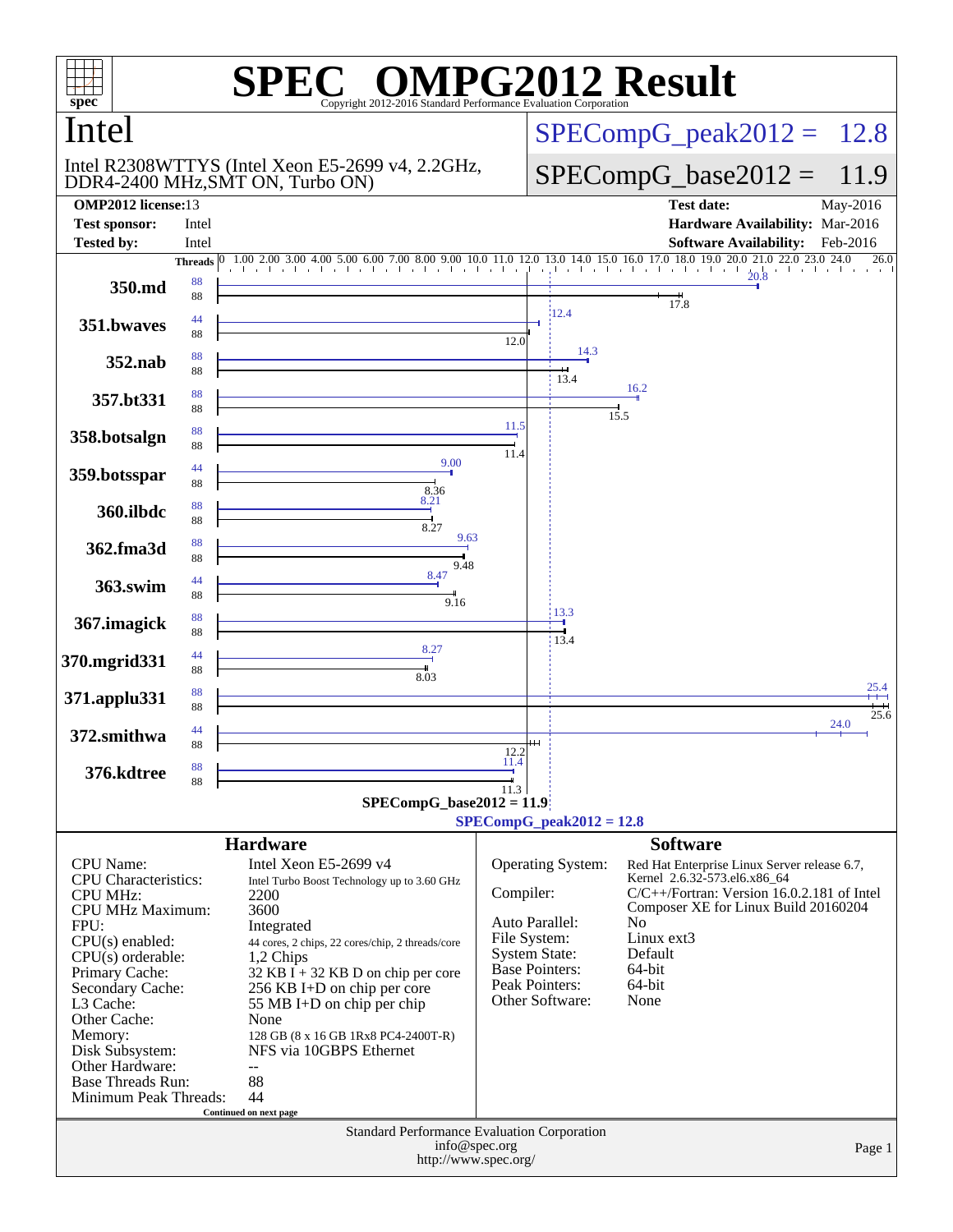

#### Intel

#### DDR4-2400 MHz,SMT ON, Turbo ON) Intel R2308WTTYS (Intel Xeon E5-2699 v4, 2.2GHz,

**[Tested by:](http://www.spec.org/auto/omp2012/Docs/result-fields.html#Testedby)** Intel **[Software Availability:](http://www.spec.org/auto/omp2012/Docs/result-fields.html#SoftwareAvailability)** Feb-2016

[Maximum Peak Threads:](http://www.spec.org/auto/omp2012/Docs/result-fields.html#MaximumPeakThreads) 88

 $SPECompG<sub>peak2012</sub> = 12.8$ 

#### $SPECompG_base2012 = 11.9$  $SPECompG_base2012 = 11.9$

**[OMP2012 license:](http://www.spec.org/auto/omp2012/Docs/result-fields.html#OMP2012license)**13 **[Test date:](http://www.spec.org/auto/omp2012/Docs/result-fields.html#Testdate)** May-2016 **[Test sponsor:](http://www.spec.org/auto/omp2012/Docs/result-fields.html#Testsponsor)** Intel **[Hardware Availability:](http://www.spec.org/auto/omp2012/Docs/result-fields.html#HardwareAvailability)** Mar-2016

**[Results Table](http://www.spec.org/auto/omp2012/Docs/result-fields.html#ResultsTable) [Benchmark](http://www.spec.org/auto/omp2012/Docs/result-fields.html#Benchmark) [Threads](http://www.spec.org/auto/omp2012/Docs/result-fields.html#Threads) [Seconds](http://www.spec.org/auto/omp2012/Docs/result-fields.html#Seconds) [Ratio](http://www.spec.org/auto/omp2012/Docs/result-fields.html#Ratio) [Seconds](http://www.spec.org/auto/omp2012/Docs/result-fields.html#Seconds) [Ratio](http://www.spec.org/auto/omp2012/Docs/result-fields.html#Ratio) [Seconds](http://www.spec.org/auto/omp2012/Docs/result-fields.html#Seconds) [Ratio](http://www.spec.org/auto/omp2012/Docs/result-fields.html#Ratio) Base [Threads](http://www.spec.org/auto/omp2012/Docs/result-fields.html#Threads) [Seconds](http://www.spec.org/auto/omp2012/Docs/result-fields.html#Seconds) [Ratio](http://www.spec.org/auto/omp2012/Docs/result-fields.html#Ratio) [Seconds](http://www.spec.org/auto/omp2012/Docs/result-fields.html#Seconds) [Ratio](http://www.spec.org/auto/omp2012/Docs/result-fields.html#Ratio) [Seconds](http://www.spec.org/auto/omp2012/Docs/result-fields.html#Seconds) [Ratio](http://www.spec.org/auto/omp2012/Docs/result-fields.html#Ratio) Peak** [350.md](http://www.spec.org/auto/omp2012/Docs/350.md.html) 88 259 17.9 273 17.0 **[260](http://www.spec.org/auto/omp2012/Docs/result-fields.html#Median) [17.8](http://www.spec.org/auto/omp2012/Docs/result-fields.html#Median)** 88 **[223](http://www.spec.org/auto/omp2012/Docs/result-fields.html#Median) [20.8](http://www.spec.org/auto/omp2012/Docs/result-fields.html#Median)** 223 20.8 222 20.8 [351.bwaves](http://www.spec.org/auto/omp2012/Docs/351.bwaves.html) 88 **[378](http://www.spec.org/auto/omp2012/Docs/result-fields.html#Median) [12.0](http://www.spec.org/auto/omp2012/Docs/result-fields.html#Median)** 377 12.0 378 12.0 44 **[366](http://www.spec.org/auto/omp2012/Docs/result-fields.html#Median) [12.4](http://www.spec.org/auto/omp2012/Docs/result-fields.html#Median)** 366 12.4 367 12.4 [352.nab](http://www.spec.org/auto/omp2012/Docs/352.nab.html) 88 **[289](http://www.spec.org/auto/omp2012/Docs/result-fields.html#Median) [13.4](http://www.spec.org/auto/omp2012/Docs/result-fields.html#Median)** 293 13.3 288 13.5 88 273 14.2 272 14.3 **[273](http://www.spec.org/auto/omp2012/Docs/result-fields.html#Median) [14.3](http://www.spec.org/auto/omp2012/Docs/result-fields.html#Median)** [357.bt331](http://www.spec.org/auto/omp2012/Docs/357.bt331.html) 88 307 15.5 **[307](http://www.spec.org/auto/omp2012/Docs/result-fields.html#Median) [15.5](http://www.spec.org/auto/omp2012/Docs/result-fields.html#Median)** 307 15.4 88 294 16.1 **[293](http://www.spec.org/auto/omp2012/Docs/result-fields.html#Median) [16.2](http://www.spec.org/auto/omp2012/Docs/result-fields.html#Median)** 293 16.2 [358.botsalgn](http://www.spec.org/auto/omp2012/Docs/358.botsalgn.html) 88 380 11.4 380 11.4 **[380](http://www.spec.org/auto/omp2012/Docs/result-fields.html#Median) [11.4](http://www.spec.org/auto/omp2012/Docs/result-fields.html#Median)** 88 377 11.5 **[377](http://www.spec.org/auto/omp2012/Docs/result-fields.html#Median) [11.5](http://www.spec.org/auto/omp2012/Docs/result-fields.html#Median)** 377 11.5 [359.botsspar](http://www.spec.org/auto/omp2012/Docs/359.botsspar.html) 88 628 8.36 **[628](http://www.spec.org/auto/omp2012/Docs/result-fields.html#Median) [8.36](http://www.spec.org/auto/omp2012/Docs/result-fields.html#Median)** 629 8.35 44 **[583](http://www.spec.org/auto/omp2012/Docs/result-fields.html#Median) [9.00](http://www.spec.org/auto/omp2012/Docs/result-fields.html#Median)** 582 9.02 585 8.98 [360.ilbdc](http://www.spec.org/auto/omp2012/Docs/360.ilbdc.html) 88 432 8.24 **[431](http://www.spec.org/auto/omp2012/Docs/result-fields.html#Median) [8.27](http://www.spec.org/auto/omp2012/Docs/result-fields.html#Median)** 430 8.27 88 434 8.21 433 8.21 **[434](http://www.spec.org/auto/omp2012/Docs/result-fields.html#Median) [8.21](http://www.spec.org/auto/omp2012/Docs/result-fields.html#Median)** [362.fma3d](http://www.spec.org/auto/omp2012/Docs/362.fma3d.html) 88 402 9.45 399 9.52 **[401](http://www.spec.org/auto/omp2012/Docs/result-fields.html#Median) [9.48](http://www.spec.org/auto/omp2012/Docs/result-fields.html#Median)** 88 **[394](http://www.spec.org/auto/omp2012/Docs/result-fields.html#Median) [9.63](http://www.spec.org/auto/omp2012/Docs/result-fields.html#Median)** 394 9.64 395 9.62 [363.swim](http://www.spec.org/auto/omp2012/Docs/363.swim.html) 88 499 9.09 495 9.16 **[495](http://www.spec.org/auto/omp2012/Docs/result-fields.html#Median) [9.16](http://www.spec.org/auto/omp2012/Docs/result-fields.html#Median)** 44 534 8.49 **[535](http://www.spec.org/auto/omp2012/Docs/result-fields.html#Median) [8.47](http://www.spec.org/auto/omp2012/Docs/result-fields.html#Median)** 536 8.46 [367.imagick](http://www.spec.org/auto/omp2012/Docs/367.imagick.html) 88 527 13.3 **[527](http://www.spec.org/auto/omp2012/Docs/result-fields.html#Median) [13.4](http://www.spec.org/auto/omp2012/Docs/result-fields.html#Median)** 525 13.4 88 526 13.4 **[527](http://www.spec.org/auto/omp2012/Docs/result-fields.html#Median) [13.3](http://www.spec.org/auto/omp2012/Docs/result-fields.html#Median)** 528 13.3 [370.mgrid331](http://www.spec.org/auto/omp2012/Docs/370.mgrid331.html) 88 553 7.99 547 8.08 **[550](http://www.spec.org/auto/omp2012/Docs/result-fields.html#Median) [8.03](http://www.spec.org/auto/omp2012/Docs/result-fields.html#Median)** 44 535 8.26 534 8.28 **[534](http://www.spec.org/auto/omp2012/Docs/result-fields.html#Median) [8.27](http://www.spec.org/auto/omp2012/Docs/result-fields.html#Median)** [371.applu331](http://www.spec.org/auto/omp2012/Docs/371.applu331.html) 88 240 25.2 235 25.8 **[237](http://www.spec.org/auto/omp2012/Docs/result-fields.html#Median) [25.6](http://www.spec.org/auto/omp2012/Docs/result-fields.html#Median)** 88 242 25.1 **[239](http://www.spec.org/auto/omp2012/Docs/result-fields.html#Median) [25.4](http://www.spec.org/auto/omp2012/Docs/result-fields.html#Median)** 235 25.8 [372.smithwa](http://www.spec.org/auto/omp2012/Docs/372.smithwa.html) 88 446 12.0 **[439](http://www.spec.org/auto/omp2012/Docs/result-fields.html#Median) [12.2](http://www.spec.org/auto/omp2012/Docs/result-fields.html#Median)** 433 12.4 44 **[223](http://www.spec.org/auto/omp2012/Docs/result-fields.html#Median) [24.0](http://www.spec.org/auto/omp2012/Docs/result-fields.html#Median)** 214 25.0 233 23.1 [376.kdtree](http://www.spec.org/auto/omp2012/Docs/376.kdtree.html) 88 398 11.3 **[398](http://www.spec.org/auto/omp2012/Docs/result-fields.html#Median) [11.3](http://www.spec.org/auto/omp2012/Docs/result-fields.html#Median)** 396 11.4 88 396 11.4 **[396](http://www.spec.org/auto/omp2012/Docs/result-fields.html#Median) [11.4](http://www.spec.org/auto/omp2012/Docs/result-fields.html#Median)** 395 11.4 Results appear in the [order in which they were run.](http://www.spec.org/auto/omp2012/Docs/result-fields.html#RunOrder) Bold underlined text [indicates a median measurement.](http://www.spec.org/auto/omp2012/Docs/result-fields.html#Median) **[Platform Notes](http://www.spec.org/auto/omp2012/Docs/result-fields.html#PlatformNotes)** Sysinfo program /root/pshelepu/SpecOMP/Docs/sysinfo \$Rev: 395 \$ \$Date:: 2012-07-25 #\$ 8f8c0fe9e19c658963a1e67685e50647 running on bdw-ep2 Mon May 30 05:09:36 2016 This section contains SUT (System Under Test) info as seen by some common utilities. To remove or add to this section, see: <http://www.spec.org/omp2012/Docs/config.html#sysinfo> From /proc/cpuinfo model name : Intel(R) Xeon(R) CPU E5-2699 v4 @ 2.20GHz 2 "physical id"s (chips) 88 "processors" cores, siblings (Caution: counting these is hw and system dependent. The following excerpts from /proc/cpuinfo might not be reliable. Use with caution.) cpu cores : 22 siblings : 44 physical 0: cores 0 1 2 3 4 5 8 9 10 11 12 16 17 18 19 20 21 24 25 26 27 28 physical 1: cores 0 1 2 3 4 5 8 9 10 11 12 16 17 18 19 20 21 24 25 26 27  $28$ cache size : 56320 KB

Continued on next page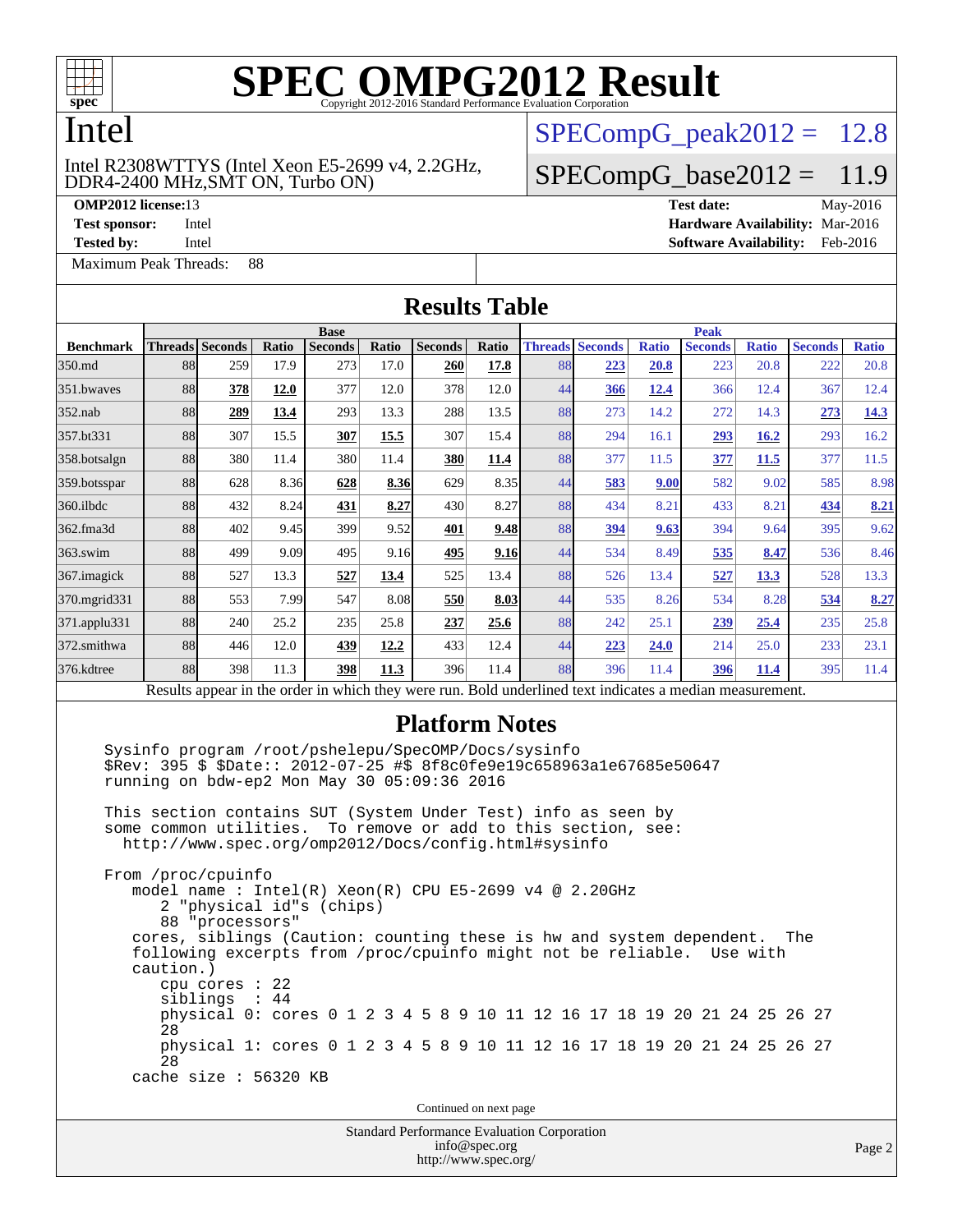

#### **SPEC ONPG2012 Result** Copyright 2012-2016 Standard Performance Evaluation

#### Intel

DDR4-2400 MHz,SMT ON, Turbo ON) Intel R2308WTTYS (Intel Xeon E5-2699 v4, 2.2GHz,

 $SPECompG<sub>peak2012</sub> = 12.8$ 

 $SPECompG_base2012 = 11.9$  $SPECompG_base2012 = 11.9$ 

**[OMP2012 license:](http://www.spec.org/auto/omp2012/Docs/result-fields.html#OMP2012license)**13 **[Test date:](http://www.spec.org/auto/omp2012/Docs/result-fields.html#Testdate)** May-2016 **[Test sponsor:](http://www.spec.org/auto/omp2012/Docs/result-fields.html#Testsponsor)** Intel **[Hardware Availability:](http://www.spec.org/auto/omp2012/Docs/result-fields.html#HardwareAvailability)** Mar-2016 **[Tested by:](http://www.spec.org/auto/omp2012/Docs/result-fields.html#Testedby)** Intel **[Software Availability:](http://www.spec.org/auto/omp2012/Docs/result-fields.html#SoftwareAvailability)** Feb-2016

#### **[Platform Notes \(Continued\)](http://www.spec.org/auto/omp2012/Docs/result-fields.html#PlatformNotes)**

Standard Performance Evaluation Corporation From /proc/meminfo<br>MemTotal: 132020528 kB HugePages\_Total: 0<br>Hugepagesize: 2048 kB Hugepagesize: /usr/bin/lsb\_release -d Red Hat Enterprise Linux Server release 6.7 (Santiago) From /etc/\*release\* /etc/\*version\* redhat-release: Red Hat Enterprise Linux Server release 6.7 (Santiago) system-release: Red Hat Enterprise Linux Server release 6.7 (Santiago) system-release-cpe: cpe:/o:redhat:enterprise\_linux:6server:ga:server uname -a: Linux bdw-ep2 2.6.32-573.el6.x86\_64 #1 SMP Wed Jul 1 18:23:37 EDT 2015 x86\_64 x86\_64 x86\_64 GNU/Linux run-level 3 May 28 06:51 SPEC is set to: /root/pshelepu/SpecOMP Filesystem Type Size Used Avail Use% Mounted on /dev/mapper/vg\_hswep2-lv\_root ext4 50G 39G 8.3G 83% / Additional information from dmidecode: BIOS Intel Corporation GRRFSDP1.86B.0271.R00.1510301446 10/30/2015 Memory: 8x 16 GB 8x 0x11 Unknown 16 GB 2400 MHz 1 rank 8x NO DIMM Unknown 8x NO DIMM Unknown 2400 MHz 3 rank (End of data from sysinfo program) **[General Notes](http://www.spec.org/auto/omp2012/Docs/result-fields.html#GeneralNotes)** ======================================================================== General base OMP Library Settings ENV\_KMP\_AFFINITY=compact,0 ======================================================================== General peak OMP Library Settings ENV\_KMP\_AFFINITY=compact,0 ======================================================================== General OMP Library Settings KMP\_LIBRARY=turnaround KMP\_STACKSIZE=256M KMP\_BLOCKTIME=infinite OMP\_DYNAMIC=FALSE Continued on next page

[info@spec.org](mailto:info@spec.org) <http://www.spec.org/>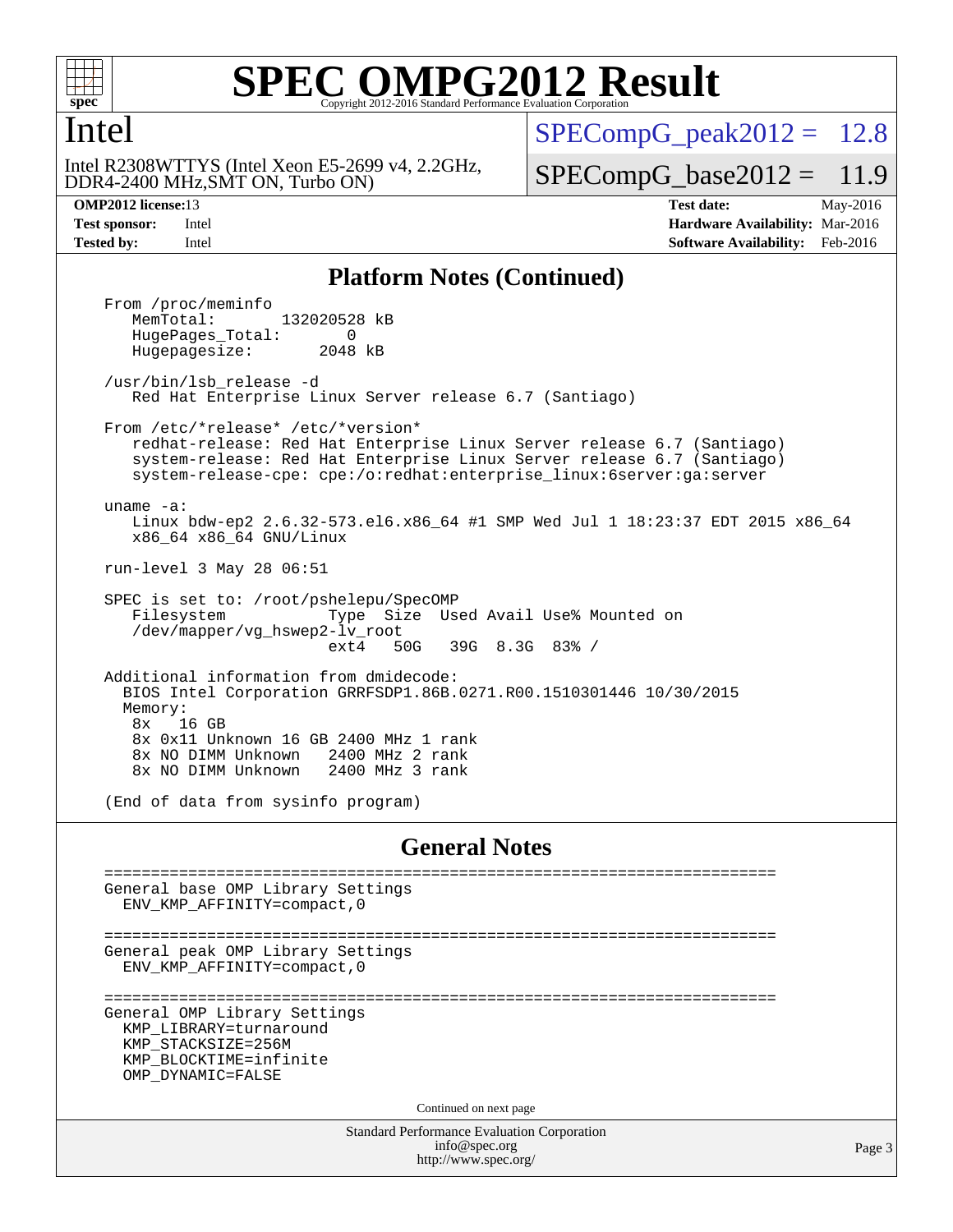

#### Intel

DDR4-2400 MHz,SMT ON, Turbo ON) Intel R2308WTTYS (Intel Xeon E5-2699 v4, 2.2GHz,

 $SPECompG_peak2012 = 12.8$  $SPECompG_peak2012 = 12.8$ 

 $SPECompG_base2012 = 11.9$  $SPECompG_base2012 = 11.9$ 

**[OMP2012 license:](http://www.spec.org/auto/omp2012/Docs/result-fields.html#OMP2012license)**13 **[Test date:](http://www.spec.org/auto/omp2012/Docs/result-fields.html#Testdate)** May-2016 **[Test sponsor:](http://www.spec.org/auto/omp2012/Docs/result-fields.html#Testsponsor)** Intel **[Hardware Availability:](http://www.spec.org/auto/omp2012/Docs/result-fields.html#HardwareAvailability)** Mar-2016 **[Tested by:](http://www.spec.org/auto/omp2012/Docs/result-fields.html#Testedby)** Intel **[Software Availability:](http://www.spec.org/auto/omp2012/Docs/result-fields.html#SoftwareAvailability)** Feb-2016

#### **[General Notes \(Continued\)](http://www.spec.org/auto/omp2012/Docs/result-fields.html#GeneralNotes)**

 OMP\_SCHEDULE=static ======================================================================== 351.bwaves:peak: ENV\_KMP\_AFFINITY=compact,1 ENV\_OMP\_SCHEDULE=static,1 ======================================================================== 359.botsspar:peak: ENV\_KMP\_AFFINITY=compact,1 ENV\_OMP\_SCHEDULE=guided ======================================================================== 363.swim:peak: ENV\_KMP\_AFFINITY=compact,1 ======================================================================== 370.mgrid331:peak: ENV\_KMP\_AFFINITY=compact,1 ======================================================================== 372.smithwa:peak: ENV\_OMP\_SCHEDULE=static,1

#### **[Base Compiler Invocation](http://www.spec.org/auto/omp2012/Docs/result-fields.html#BaseCompilerInvocation)**

[C benchmarks](http://www.spec.org/auto/omp2012/Docs/result-fields.html#Cbenchmarks):  $i$ cc

[C++ benchmarks:](http://www.spec.org/auto/omp2012/Docs/result-fields.html#CXXbenchmarks) [icpc](http://www.spec.org/omp2012/results/res2016q2/omp2012-20160530-00076.flags.html#user_CXXbase_intel_icpc_2d899f8d163502b12eb4a60069f80c1c)

[Fortran benchmarks](http://www.spec.org/auto/omp2012/Docs/result-fields.html#Fortranbenchmarks): [ifort](http://www.spec.org/omp2012/results/res2016q2/omp2012-20160530-00076.flags.html#user_FCbase_intel_ifort_8a5e5e06b19a251bdeaf8fdab5d62f20)

### **[Base Portability Flags](http://www.spec.org/auto/omp2012/Docs/result-fields.html#BasePortabilityFlags)**

 350.md: [-FR](http://www.spec.org/omp2012/results/res2016q2/omp2012-20160530-00076.flags.html#user_baseFPORTABILITY350_md_f-FR) 357.bt331: [-mcmodel=medium](http://www.spec.org/omp2012/results/res2016q2/omp2012-20160530-00076.flags.html#user_basePORTABILITY357_bt331_f-mcmodel_3a41622424bdd074c4f0f2d2f224c7e5) 363.swim: [-mcmodel=medium](http://www.spec.org/omp2012/results/res2016q2/omp2012-20160530-00076.flags.html#user_basePORTABILITY363_swim_f-mcmodel_3a41622424bdd074c4f0f2d2f224c7e5) 367.imagick: [-std=c99](http://www.spec.org/omp2012/results/res2016q2/omp2012-20160530-00076.flags.html#user_baseCPORTABILITY367_imagick_f-std_2ec6533b6e06f1c4a6c9b78d9e9cde24)

### **[Base Optimization Flags](http://www.spec.org/auto/omp2012/Docs/result-fields.html#BaseOptimizationFlags)**

[C benchmarks](http://www.spec.org/auto/omp2012/Docs/result-fields.html#Cbenchmarks):

[-O2](http://www.spec.org/omp2012/results/res2016q2/omp2012-20160530-00076.flags.html#user_CCbase_f-O2) [-qopenmp](http://www.spec.org/omp2012/results/res2016q2/omp2012-20160530-00076.flags.html#user_CCbase_f-qopenmp) [-ipo](http://www.spec.org/omp2012/results/res2016q2/omp2012-20160530-00076.flags.html#user_CCbase_f-ipo_84062ab53814f613187d02344b8f49a7) [-xCORE-AVX2](http://www.spec.org/omp2012/results/res2016q2/omp2012-20160530-00076.flags.html#user_CCbase_f-xCORE-AVX2) [-ansi-alias](http://www.spec.org/omp2012/results/res2016q2/omp2012-20160530-00076.flags.html#user_CCbase_f-ansi-alias)

Continued on next page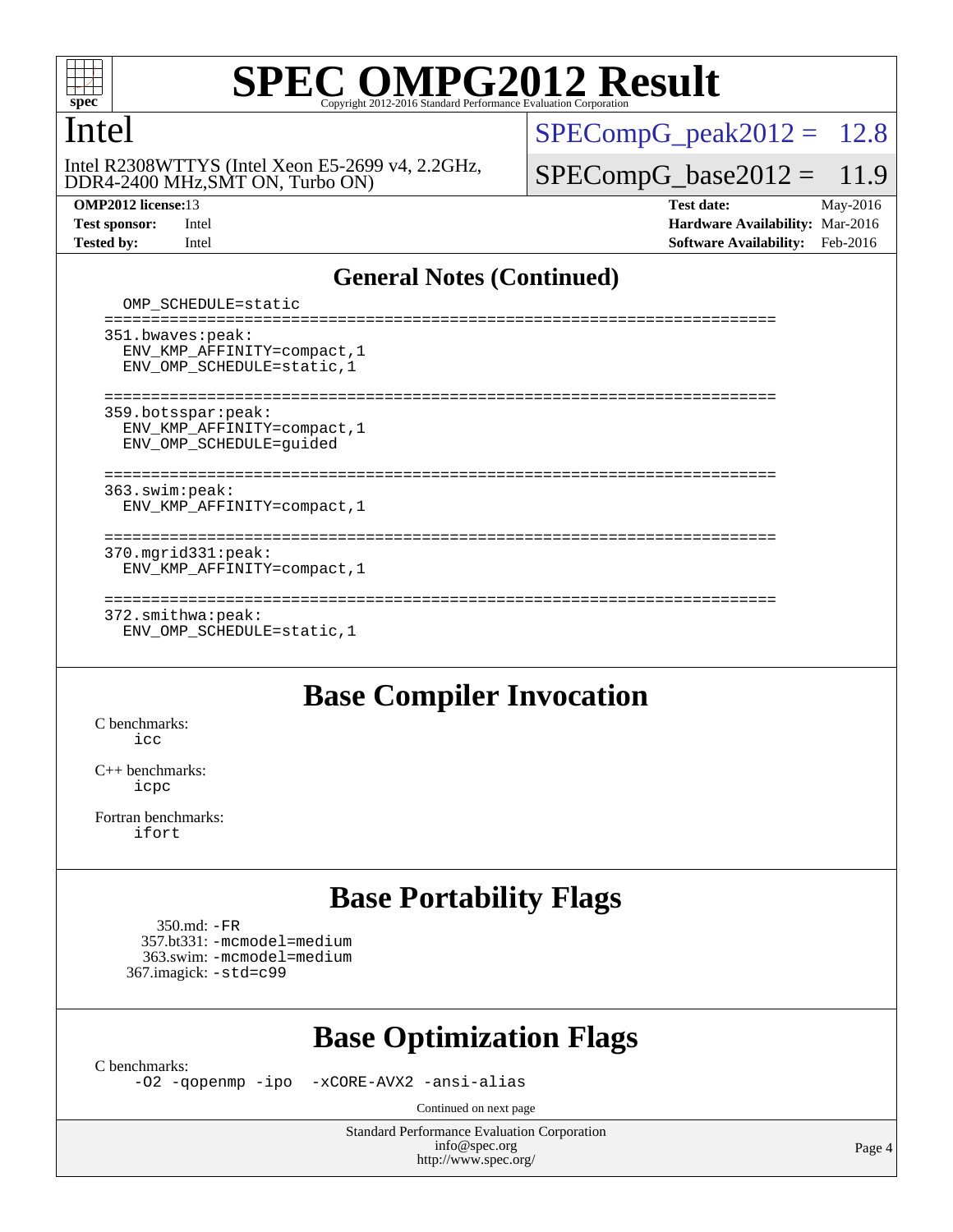

#### Intel

DDR4-2400 MHz,SMT ON, Turbo ON) Intel R2308WTTYS (Intel Xeon E5-2699 v4, 2.2GHz,

 $SPECompG_peak2012 = 12.8$  $SPECompG_peak2012 = 12.8$ 

 $SPECompG_base2012 = 11.9$  $SPECompG_base2012 = 11.9$ 

**[OMP2012 license:](http://www.spec.org/auto/omp2012/Docs/result-fields.html#OMP2012license)**13 **[Test date:](http://www.spec.org/auto/omp2012/Docs/result-fields.html#Testdate)** May-2016 **[Test sponsor:](http://www.spec.org/auto/omp2012/Docs/result-fields.html#Testsponsor)** Intel **[Hardware Availability:](http://www.spec.org/auto/omp2012/Docs/result-fields.html#HardwareAvailability)** Mar-2016 **[Tested by:](http://www.spec.org/auto/omp2012/Docs/result-fields.html#Testedby)** Intel **[Software Availability:](http://www.spec.org/auto/omp2012/Docs/result-fields.html#SoftwareAvailability)** Feb-2016

## **[Base Optimization Flags \(Continued\)](http://www.spec.org/auto/omp2012/Docs/result-fields.html#BaseOptimizationFlags)**

[C++ benchmarks:](http://www.spec.org/auto/omp2012/Docs/result-fields.html#CXXbenchmarks)

[-O2](http://www.spec.org/omp2012/results/res2016q2/omp2012-20160530-00076.flags.html#user_CXXbase_f-O2) [-qopenmp](http://www.spec.org/omp2012/results/res2016q2/omp2012-20160530-00076.flags.html#user_CXXbase_f-qopenmp) [-ipo](http://www.spec.org/omp2012/results/res2016q2/omp2012-20160530-00076.flags.html#user_CXXbase_f-ipo_84062ab53814f613187d02344b8f49a7) [-xCORE-AVX2](http://www.spec.org/omp2012/results/res2016q2/omp2012-20160530-00076.flags.html#user_CXXbase_f-xCORE-AVX2) [-ansi-alias](http://www.spec.org/omp2012/results/res2016q2/omp2012-20160530-00076.flags.html#user_CXXbase_f-ansi-alias)

[Fortran benchmarks](http://www.spec.org/auto/omp2012/Docs/result-fields.html#Fortranbenchmarks):

[-O2](http://www.spec.org/omp2012/results/res2016q2/omp2012-20160530-00076.flags.html#user_FCbase_f-O2) [-qopenmp](http://www.spec.org/omp2012/results/res2016q2/omp2012-20160530-00076.flags.html#user_FCbase_f-qopenmp) [-ipo](http://www.spec.org/omp2012/results/res2016q2/omp2012-20160530-00076.flags.html#user_FCbase_f-ipo_84062ab53814f613187d02344b8f49a7) [-xCORE-AVX2](http://www.spec.org/omp2012/results/res2016q2/omp2012-20160530-00076.flags.html#user_FCbase_f-xCORE-AVX2) [-align array64byte](http://www.spec.org/omp2012/results/res2016q2/omp2012-20160530-00076.flags.html#user_FCbase_f-align_c9377f996e966d652baaf753401d4725)

**[Peak Compiler Invocation](http://www.spec.org/auto/omp2012/Docs/result-fields.html#PeakCompilerInvocation)**

[C benchmarks](http://www.spec.org/auto/omp2012/Docs/result-fields.html#Cbenchmarks): [icc](http://www.spec.org/omp2012/results/res2016q2/omp2012-20160530-00076.flags.html#user_CCpeak_intel_icc_a87c68a857bc5ec5362391a49d3a37a6)

[C++ benchmarks:](http://www.spec.org/auto/omp2012/Docs/result-fields.html#CXXbenchmarks) [icpc](http://www.spec.org/omp2012/results/res2016q2/omp2012-20160530-00076.flags.html#user_CXXpeak_intel_icpc_2d899f8d163502b12eb4a60069f80c1c)

[Fortran benchmarks](http://www.spec.org/auto/omp2012/Docs/result-fields.html#Fortranbenchmarks): [ifort](http://www.spec.org/omp2012/results/res2016q2/omp2012-20160530-00076.flags.html#user_FCpeak_intel_ifort_8a5e5e06b19a251bdeaf8fdab5d62f20)

#### **[Peak Portability Flags](http://www.spec.org/auto/omp2012/Docs/result-fields.html#PeakPortabilityFlags)**

 350.md: [-FR](http://www.spec.org/omp2012/results/res2016q2/omp2012-20160530-00076.flags.html#user_peakFPORTABILITY350_md_f-FR) 357.bt331: [-mcmodel=medium](http://www.spec.org/omp2012/results/res2016q2/omp2012-20160530-00076.flags.html#user_peakPORTABILITY357_bt331_f-mcmodel_3a41622424bdd074c4f0f2d2f224c7e5) 363.swim: [-mcmodel=medium](http://www.spec.org/omp2012/results/res2016q2/omp2012-20160530-00076.flags.html#user_peakPORTABILITY363_swim_f-mcmodel_3a41622424bdd074c4f0f2d2f224c7e5) 367.imagick: [-std=c99](http://www.spec.org/omp2012/results/res2016q2/omp2012-20160530-00076.flags.html#user_peakCPORTABILITY367_imagick_f-std_2ec6533b6e06f1c4a6c9b78d9e9cde24)

## **[Peak Optimization Flags](http://www.spec.org/auto/omp2012/Docs/result-fields.html#PeakOptimizationFlags)**

[C benchmarks](http://www.spec.org/auto/omp2012/Docs/result-fields.html#Cbenchmarks):

 352.nab: [-O3](http://www.spec.org/omp2012/results/res2016q2/omp2012-20160530-00076.flags.html#user_peakOPTIMIZE352_nab_f-O3) [-qopenmp](http://www.spec.org/omp2012/results/res2016q2/omp2012-20160530-00076.flags.html#user_peakOPTIMIZE352_nab_f-qopenmp) [-ipo](http://www.spec.org/omp2012/results/res2016q2/omp2012-20160530-00076.flags.html#user_peakOPTIMIZE352_nab_f-ipo_84062ab53814f613187d02344b8f49a7) [-xCORE-AVX2](http://www.spec.org/omp2012/results/res2016q2/omp2012-20160530-00076.flags.html#user_peakOPTIMIZE352_nab_f-xCORE-AVX2) [-fno-alias](http://www.spec.org/omp2012/results/res2016q2/omp2012-20160530-00076.flags.html#user_peakOPTIMIZE352_nab_f-no-alias_694e77f6c5a51e658e82ccff53a9e63a) [-opt-malloc-options=1](http://www.spec.org/omp2012/results/res2016q2/omp2012-20160530-00076.flags.html#user_peakOPTIMIZE352_nab_f-opt-malloc-options_d882ffc6ff87e51efe45f9a5190004b0) [-opt-calloc](http://www.spec.org/omp2012/results/res2016q2/omp2012-20160530-00076.flags.html#user_peakOPTIMIZE352_nab_f-opt-calloc) [-fp-model fast=2](http://www.spec.org/omp2012/results/res2016q2/omp2012-20160530-00076.flags.html#user_peakOPTIMIZE352_nab_f-fp-model_a7fb8ccb7275e23f0079632c153cfcab) [-no-prec-div](http://www.spec.org/omp2012/results/res2016q2/omp2012-20160530-00076.flags.html#user_peakOPTIMIZE352_nab_f-no-prec-div) [-no-prec-sqrt](http://www.spec.org/omp2012/results/res2016q2/omp2012-20160530-00076.flags.html#user_peakOPTIMIZE352_nab_f-no-prec-sqrt) [-ansi-alias](http://www.spec.org/omp2012/results/res2016q2/omp2012-20160530-00076.flags.html#user_peakCOPTIMIZE352_nab_f-ansi-alias) 358.botsalgn: [-O3](http://www.spec.org/omp2012/results/res2016q2/omp2012-20160530-00076.flags.html#user_peakOPTIMIZE358_botsalgn_f-O3) [-qopenmp](http://www.spec.org/omp2012/results/res2016q2/omp2012-20160530-00076.flags.html#user_peakOPTIMIZE358_botsalgn_f-qopenmp) [-ipo](http://www.spec.org/omp2012/results/res2016q2/omp2012-20160530-00076.flags.html#user_peakOPTIMIZE358_botsalgn_f-ipo_84062ab53814f613187d02344b8f49a7) [-xCORE-AVX2](http://www.spec.org/omp2012/results/res2016q2/omp2012-20160530-00076.flags.html#user_peakOPTIMIZE358_botsalgn_f-xCORE-AVX2) [-fno-alias](http://www.spec.org/omp2012/results/res2016q2/omp2012-20160530-00076.flags.html#user_peakOPTIMIZE358_botsalgn_f-no-alias_694e77f6c5a51e658e82ccff53a9e63a) [-ansi-alias](http://www.spec.org/omp2012/results/res2016q2/omp2012-20160530-00076.flags.html#user_peakCOPTIMIZE358_botsalgn_f-ansi-alias) 359.botsspar: Same as 358.botsalgn 367.imagick: [-O3](http://www.spec.org/omp2012/results/res2016q2/omp2012-20160530-00076.flags.html#user_peakOPTIMIZE367_imagick_f-O3) [-qopenmp](http://www.spec.org/omp2012/results/res2016q2/omp2012-20160530-00076.flags.html#user_peakOPTIMIZE367_imagick_f-qopenmp) [-ipo](http://www.spec.org/omp2012/results/res2016q2/omp2012-20160530-00076.flags.html#user_peakOPTIMIZE367_imagick_f-ipo_84062ab53814f613187d02344b8f49a7) [-xCORE-AVX2](http://www.spec.org/omp2012/results/res2016q2/omp2012-20160530-00076.flags.html#user_peakOPTIMIZE367_imagick_f-xCORE-AVX2) [-ansi-alias](http://www.spec.org/omp2012/results/res2016q2/omp2012-20160530-00076.flags.html#user_peakCOPTIMIZE367_imagick_f-ansi-alias) 372.smithwa: [-O3](http://www.spec.org/omp2012/results/res2016q2/omp2012-20160530-00076.flags.html#user_peakOPTIMIZE372_smithwa_f-O3) [-qopenmp](http://www.spec.org/omp2012/results/res2016q2/omp2012-20160530-00076.flags.html#user_peakOPTIMIZE372_smithwa_f-qopenmp) [-ipo](http://www.spec.org/omp2012/results/res2016q2/omp2012-20160530-00076.flags.html#user_peakOPTIMIZE372_smithwa_f-ipo_84062ab53814f613187d02344b8f49a7) [-xCORE-AVX2](http://www.spec.org/omp2012/results/res2016q2/omp2012-20160530-00076.flags.html#user_peakOPTIMIZE372_smithwa_f-xCORE-AVX2) [-fno-alias](http://www.spec.org/omp2012/results/res2016q2/omp2012-20160530-00076.flags.html#user_peakOPTIMIZE372_smithwa_f-no-alias_694e77f6c5a51e658e82ccff53a9e63a) [-opt-streaming-stores always](http://www.spec.org/omp2012/results/res2016q2/omp2012-20160530-00076.flags.html#user_peakOPTIMIZE372_smithwa_f-opt-streaming-stores-always_66f55dbc532842151ebc4c82f4f5b019) [-opt-malloc-options=1](http://www.spec.org/omp2012/results/res2016q2/omp2012-20160530-00076.flags.html#user_peakOPTIMIZE372_smithwa_f-opt-malloc-options_d882ffc6ff87e51efe45f9a5190004b0) [-ansi-alias](http://www.spec.org/omp2012/results/res2016q2/omp2012-20160530-00076.flags.html#user_peakCOPTIMIZE372_smithwa_f-ansi-alias) [C++ benchmarks:](http://www.spec.org/auto/omp2012/Docs/result-fields.html#CXXbenchmarks) [-O3](http://www.spec.org/omp2012/results/res2016q2/omp2012-20160530-00076.flags.html#user_CXXpeak_f-O3) [-qopenmp](http://www.spec.org/omp2012/results/res2016q2/omp2012-20160530-00076.flags.html#user_CXXpeak_f-qopenmp) [-ipo](http://www.spec.org/omp2012/results/res2016q2/omp2012-20160530-00076.flags.html#user_CXXpeak_f-ipo_84062ab53814f613187d02344b8f49a7) [-xCORE-AVX2](http://www.spec.org/omp2012/results/res2016q2/omp2012-20160530-00076.flags.html#user_CXXpeak_f-xCORE-AVX2) [-fno-alias](http://www.spec.org/omp2012/results/res2016q2/omp2012-20160530-00076.flags.html#user_CXXpeak_f-no-alias_694e77f6c5a51e658e82ccff53a9e63a) [-ansi-alias](http://www.spec.org/omp2012/results/res2016q2/omp2012-20160530-00076.flags.html#user_CXXpeak_f-ansi-alias) Continued on next page